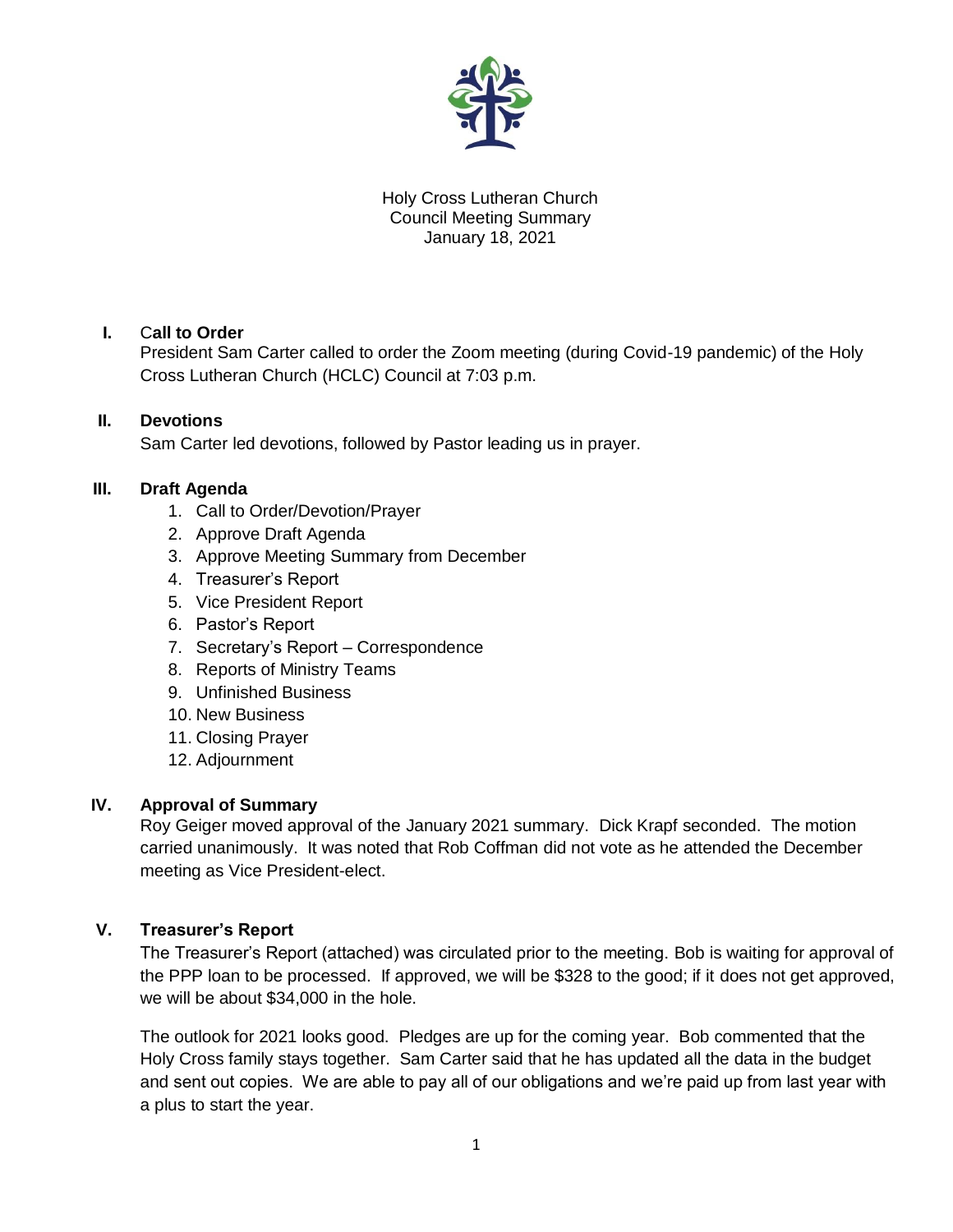Suzanne Flegal moved approval of the budget. Roy Geiger seconded. The motion carried unanimously.

# **VI. Vice President's Report**

The Vice President's Report (attached) was circulated by Rob Coffman prior to the meeting. Rob was welcomed to the council and Sam said he is happy to see Rob jumping right in.

# **VII. Pastor's Report**

Pastor Martin circulated his report prior to the meeting.. Pastor Martin said that it will be a number of months before we will be able to see each other. We won't have Easter together, maybe by summer….hopefully by the fall. People making calls to members is important. The staff is doing well and church members have been supportive. Pastor Martin referred to the four bullet points he listed in his report:

- How can we better connect with our families, especially those with young children?
- How can we better connect with one another as a community?
- Who is not at the table right now? Whose voice is not being heard?
- How can we better affirm, proclaim, and advertise that ALL people are welcome here? That Holy Cross is a community of inclusion and affirmation; celebration and incorporation for all of our siblings in Christ?

That is the challenge for Holy Cross this year. We need to be proactive, not reactive.

Chris Nelson stated that we need to look to opportunities to bring people together, perhaps a service project and something that would get the kids involved. We need to find a way to engage members in other ways, possibly a hike, helping at LINK, visit the sanctuary during non-service hours to acquaint the children with the building, clean the creek bed, etc. Sam Carter has been looking into Subsplash as a means to make it easier to connect. Anyone with ideas should send them to Sam.

# **Ministry Teams**

Outreach – Suzanne Flegal circulated a report prior to the meeting. She added she received an email from Herndon Cares. They are revamping what they are doing to help in the community. Suzanne will share the email with the council members.

Worship and Music – Kathy Makowski circulated a report prior to the meeting. She said they have some things to work out by moving forward.

Christian Education – Betty Skelton had no report.

Evangelism – Roy Geiger said he will follow Pastor Martin's lead.

Property – No report from Dennis Pattison. Sam Carter thanked Dennis for fixing the lights in the parking lot. We're still getting used to the LED lights. Another pole with a motion detector light will be added. Roy Geiger suggested checking with the Town of Herndon as there may be guidelines surrounding the amount of illumination allowed near residential housing.

Personnel – No report from Dick Krapf.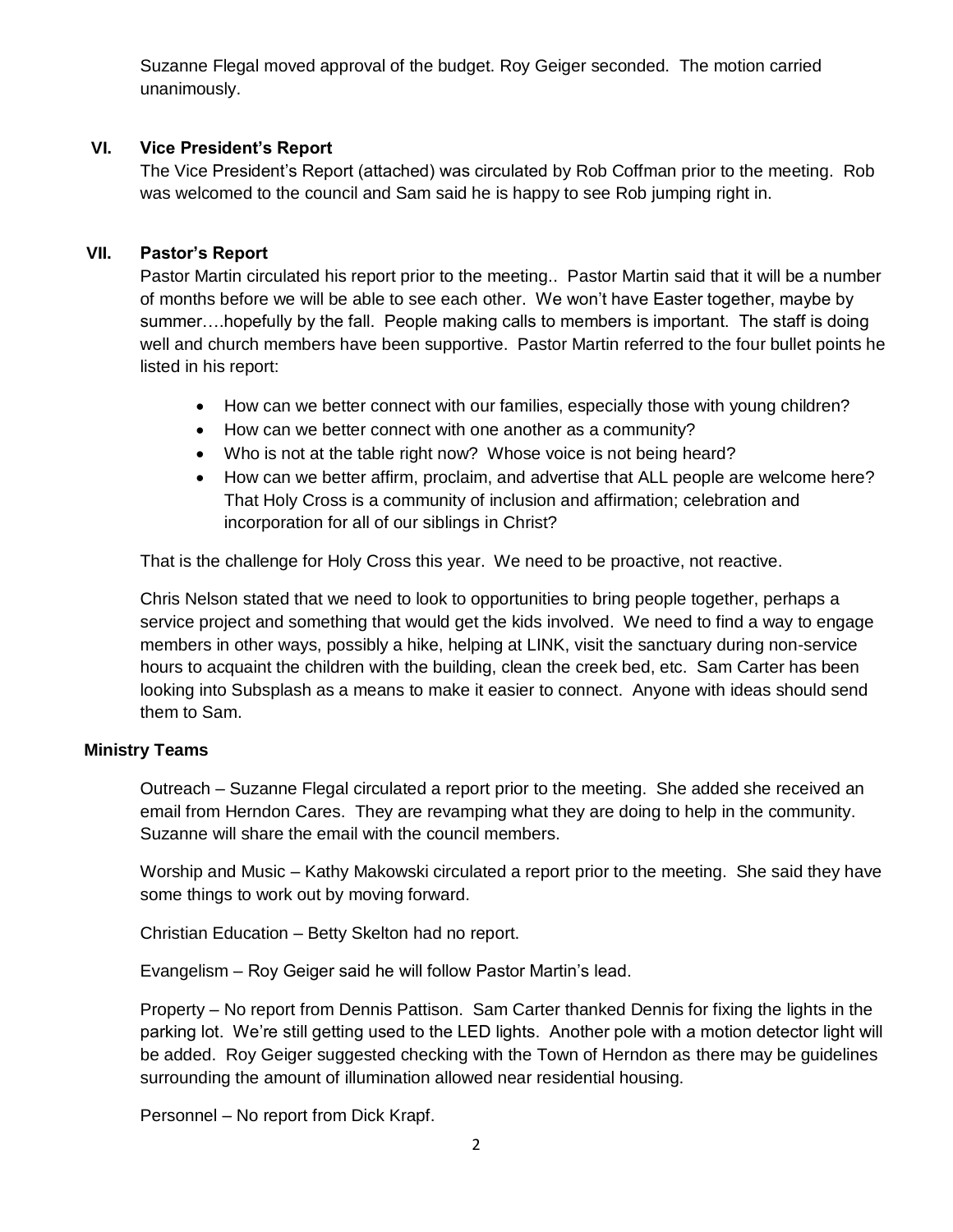Roy reminded Sam that the Secretary's Report was overlooked. Cheryl had no report but reminded council members to copy Teresa when submitting their monthly reports. Cheryl was asked to compose thank you letters for the following:

- Deb Reilly for everything she did to get us through the Christmas holidays.
- **Lynn Russo for taking care of the poinsettias**
- Bev Miller for getting good quality poinsettias.

### **New Business**

Budget – Sam sent out a new budget spreadsheet earlier in the day. Rob said the numbers came in stronger than last year. A review of the spreadsheet ensued. After discussion, the council voted on the pale green column (spreadsheet attached). Rob Coffman moved to approve the amended budget as outlined in Column P of the attached budget spreadsheet. Roy Geiger seconded. It was made clear that this does not reinstate bonuses or cell phone reimbursement. Compensation remains the same as 2020 compensation. These numbers do not reflect income from renters or a big Easter intake. With this clarification, all voted in favor of approval.

Sam said we may be able to apply for grant money to use for increasing physical security: add a vestibule so that people go through 2 sets of doors, a back-up server (possibly housed at Herndon Methodist), lights, cameras with higher resolution.

Sam mentioned that we are paying for 2 or 3 Zoom accounts. He said that we may be able to get half off of the subscription, which would bring it to \$75. Sam said we will limp along until the contract expires and then we will create a generic account.

Roy Geiger asked about the February council retreat. We can't do in-person planning this year. It was suggested that we concentrate on two or three things that we can do really well. Now that the budget is behind us, we can start in February with a clean slate. Sam suggested we focus on the last bullet from Pastor Martin's report and that we push forward on the Reconciling in Christ project. Sam said he will get together with Pastor Martin to discuss annual planning. Roy would like to see recap notes from last year's goals.

### **Adjourn**

The meeting ended with a closing prayer. Suzanne Flegal made a motion to adjourn at 8:10 p.m. The motion passed unanimously.

Absentee: Daniel Contreras, Pam Darby

### REMINDERS:

**Devotions** 

February – Roy Geiger March – Suzanne Flegal